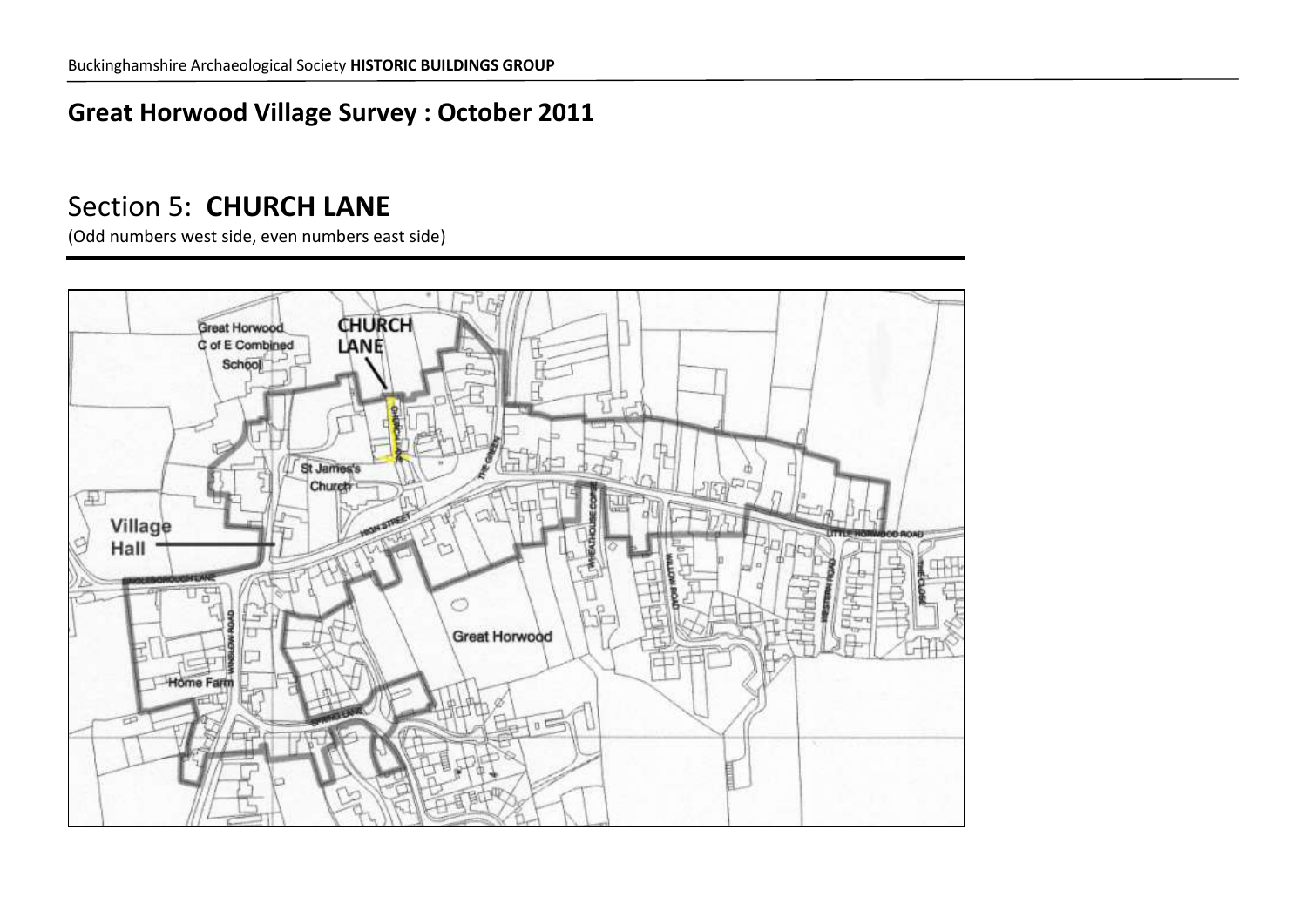# **1 Church Lane**

| <b>HOUSE NO/NAME:</b>                                                                                    | 1                                                                     |
|----------------------------------------------------------------------------------------------------------|-----------------------------------------------------------------------|
| <b>STREET:</b>                                                                                           | <b>Church Lane</b>                                                    |
| <b>BUILDING USE:</b>                                                                                     | <b>Residential</b>                                                    |
| <b>CONVERTED FROM EARLIER USE?</b>                                                                       | No                                                                    |
| <b>PERIOD:</b>                                                                                           | Early C19, but with signs of earlier building.                        |
| <b>PLANFORM:</b>                                                                                         | Two-storey main range with single-storey outshut to north and         |
|                                                                                                          | single-storey outbuilding in line to west. Entry to north, as the     |
|                                                                                                          | main building faces south on to the churchyard.                       |
| STYLE:                                                                                                   | Vernacular                                                            |
| <b>BUILDING/CLADDING MATERIALS:</b>                                                                      | Main building mixed red and blue brick, with some earlier rubble      |
|                                                                                                          | stone to lower section of eastern gable end. Outbuilding has          |
|                                                                                                          | rubble-stone wall facing south on to churchyard.                      |
| <b>ROOFING MATERIALS:</b>                                                                                | Main building: slate to south slope, old plain tile to north. Western |
|                                                                                                          | single-storey: old plain tile.                                        |
| <b>ROOF FORM:</b>                                                                                        | Gable-ended, with single internal chimney to eastern gable.           |
| <b>OTHER FEATURES/INFORMATION:</b>                                                                       | West gable end indicates previous former building in line, now        |
|                                                                                                          | gone. Various casement windows, sash to east gable.                   |
| <b>CONDITION:</b>                                                                                        | Good                                                                  |
| <b>NOTES:</b> Listed Grade 2 (number 1289168). List description gives former house name as 'Blue Gates'. |                                                                       |





# **Little Rafters, 3 Church Lane**

| <b>HOUSE NO/NAME:</b>               | Little Rafters, 3                                                   |
|-------------------------------------|---------------------------------------------------------------------|
| STREET:                             | <b>Church Lane</b>                                                  |
| <b>BUILDING USE:</b>                | <b>Residential</b>                                                  |
| <b>CONVERTED FROM EARLIER USE?</b>  | No.                                                                 |
| <b>PERIOD:</b>                      | C18                                                                 |
| <b>PLANFORM:</b>                    | Single E-W range                                                    |
| STYLE:                              | Vernacular                                                          |
| <b>BUILDING/CLADDING MATERIALS:</b> | Mixed red and blue brick, with rubblestone to ground floor of south |
|                                     | front. Variations in brick bond indicate some rebuilding.           |
| <b>ROOFING MATERIALS:</b>           | Plain clay tile                                                     |
| <b>ROOF FORM:</b>                   | Gable ended                                                         |
| <b>OTHER FEATURES/INFORMATION:</b>  | Casement windows with leader lights.                                |
| <b>CONDITION:</b>                   | Good                                                                |